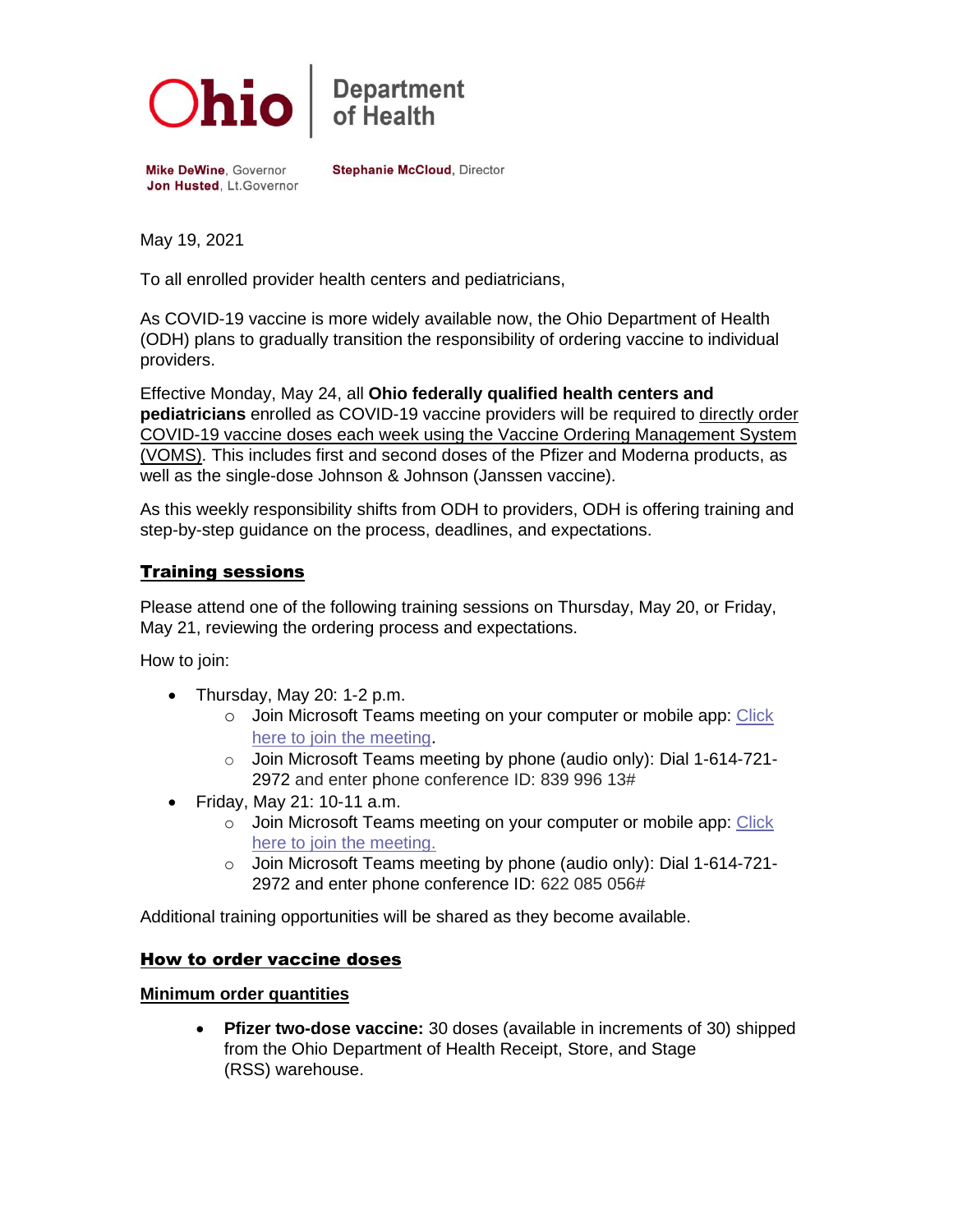- **Moderna two-dose vaccine:** 100 doses (available in increments of 100) shipped from McKesson.
- **Johnson & Johnson single-dose vaccine:** 100 doses (available in increments of 100) shipped from McKesson.

# **Ordering timeline/window**

As a first step in this transition, providers will have two ordering windows each week for delivery the following week.

- The first ordering window opens Mondays at 8 a.m. and closes Thursdays at noon. These orders would be delivered from McKesson the following Monday or Tuesday, or from the RSS on Tuesday.
- The second ordering window opens Fridays at noon and closes Sundays at noon. These orders would be delivered from McKesson the following Tuesday or Wednesday, or from the RSS the following Thursday.

*Orders requested outside of these two windows cannot be accepted. Ordering timelines and deadlines may be adjusted in the future as needed.*

Providers can place first-dose and second-dose orders in a single order or in separate orders at their discretion. Providers should use their own internal processes for tracking first-dose and second-dose inventory.

### **How to place an order**

*Note, it may be necessary to reconcile your inventory before ordering. Reconciling only your COVID-19 vaccine is acceptable.*

- 1. Log into your VOMS account.
- 2. Select your site (if applicable).
- 3. Click Orders & Returns in the left navigation menu.
- 4. Click Orders & Transfers.
- 5. Click New Order.
- 6. Choose Order Set.
	- COVID19 Pfizer 30
		- o Select this order set to request Pfizer quantities of 360 doses or fewer.
		- o Minimum order quantity is 30 doses.
		- o This special ordering option is available only for a limited number of vaccine providers including health centers and pediatricians.
	- COVID19 Moderna
		- o Select this order set to request Moderna vaccine.
		- o Minimum order quantity is 100 doses.
	- COVID19 Janssen
		- o Select this order set to request Johnson & Johnson (Janssen) vaccine.
		- o Minimum order quantity is 100 doses.
- 7. Input your order.
	- a. Enter the total quantity of doses needed in the "Doses Requested" field.